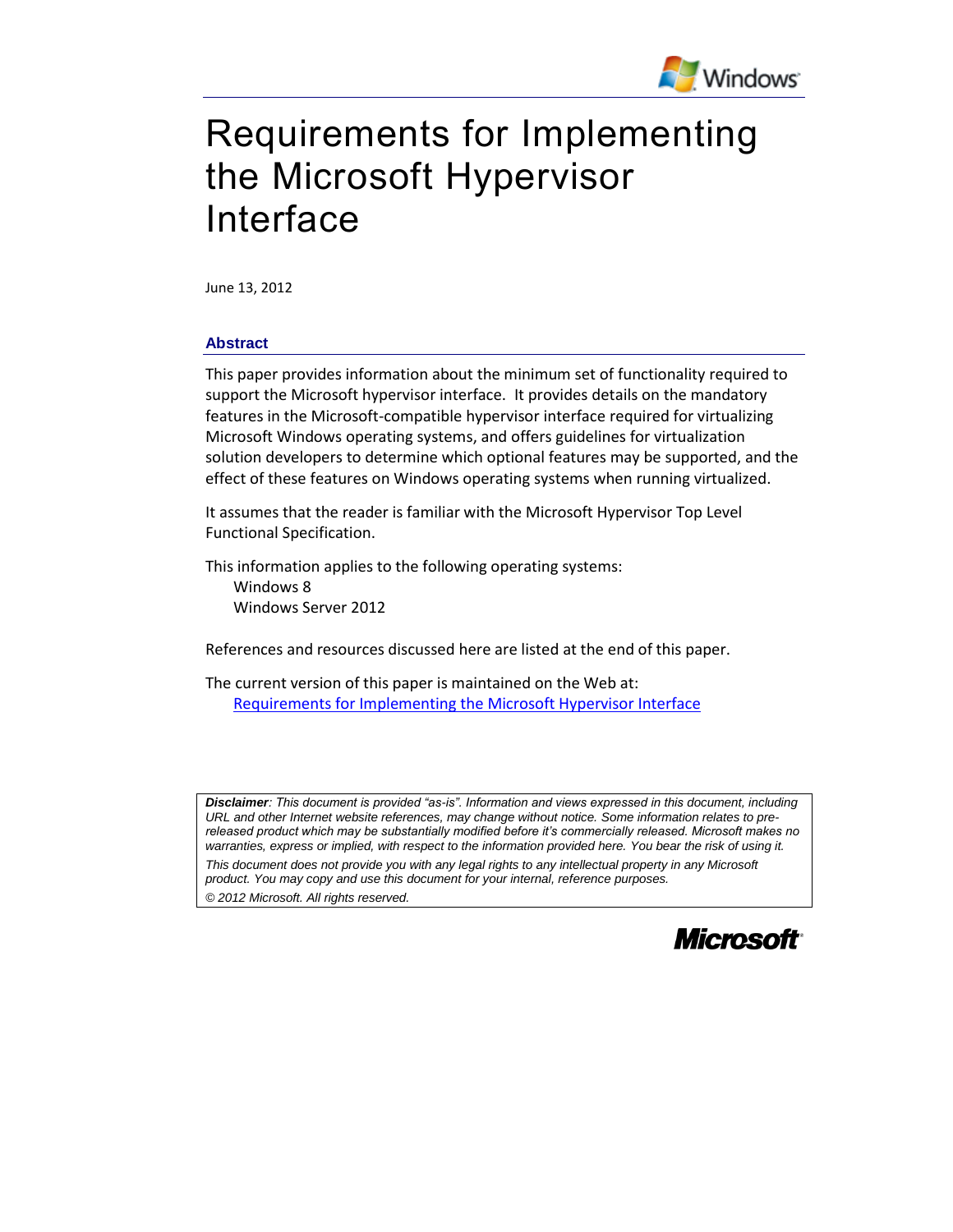| <b>Document History</b> |                   |
|-------------------------|-------------------|
| <b>Date</b>             | Change            |
| June 13, 2012           | First publication |

# **Contents**

| Reference Time Enlightenment and Virtual Machine Migration  9 |  |
|---------------------------------------------------------------|--|
|                                                               |  |
|                                                               |  |
|                                                               |  |
|                                                               |  |
|                                                               |  |
|                                                               |  |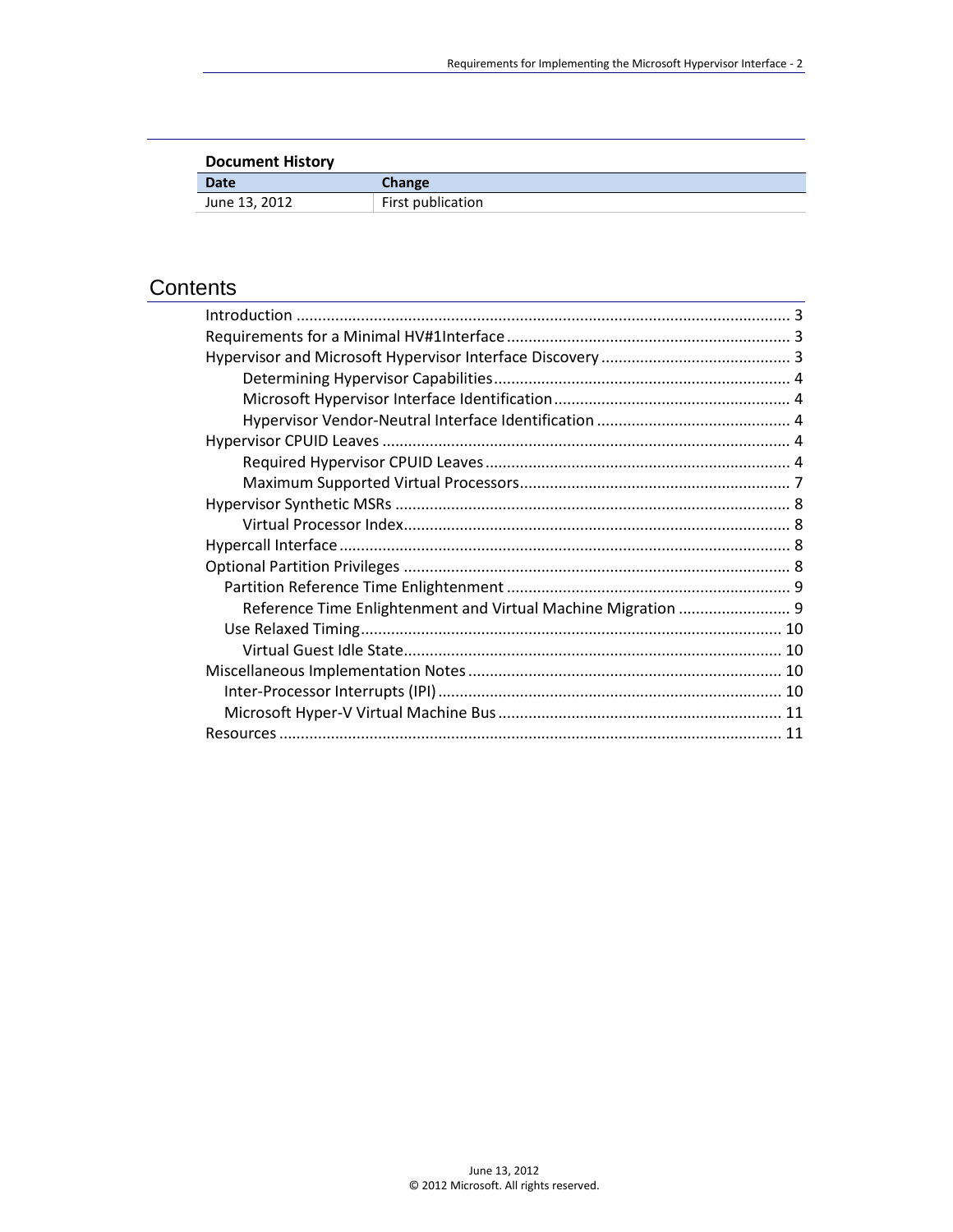### <span id="page-2-0"></span>Introduction

Microsoft publishes the Hypervisor Top-Level Functional Specification (TLFS) for the Microsoft hypervisor, a component of Microsoft Windows Server virtualization since Windows Server 2008. The TLFS specifies the externally visible behavior of the hypervisor. The TLFS can be used to understand the functions of the hypervisor, and enables virtualization solution providers to implement a Microsoft-compatible solution by conforming to the published Microsoft hypervisor interface.

The Microsoft hypervisor interface was designed to allow virtualization providers to implement a minimal subset of the functionality described in the TLFS, and to selectively enable specific features. This paper specifies the minimum set of requirements needed for conforming hypervisors to support virtualizing Windows operating systems, and offers details on the behavior of Windows operating systems in the presence of specific hypervisor provided features beyond the required minimal set that a conforming hypervisor may wish to support.

## Supported Windows Operating Systems

The following versions of Windows operating systems support the Hv#1 interface. Note that not all features of the Hv#1 interface may be supported by all Windows versions.

- Windows Vista
- Windows Server 2008
- Windows 7
- Windows Server 2008 R2
- Windows 8

 $\bullet$ 

Windows Server 2012

## <span id="page-2-1"></span>Requirements for a Minimal HV#1Interface

The minimal interface set required by compliant hypervisors in order to support Windows operating systems when running in a guest virtual machine is summarized below. Details of each requirement are provided in subsequent sections.

- Hypervisor discovery via the CPUID instruction
- Hypervisor CPUID leaves 0x40000000- 0x40000005
- Hypervisor interface signature equal to "Hv#1"
- Partition privileges AccessVpIndex, AccessHypercallMsrs
- Hypervisor synthetic MSRs HV\_X64\_MSR\_GUEST\_OS\_ID, HV\_X64\_MSR\_HYPERCALL and HV\_X64\_MSR\_VP\_INDEX.
- A minimal implementation of the hypercall interface

# <span id="page-2-2"></span>Hypervisor and Microsoft Hypervisor Interface Discovery

During kernel initialization, the Microsoft operating systems listed in this paper perform the following checks to determine if they are running virtualized, the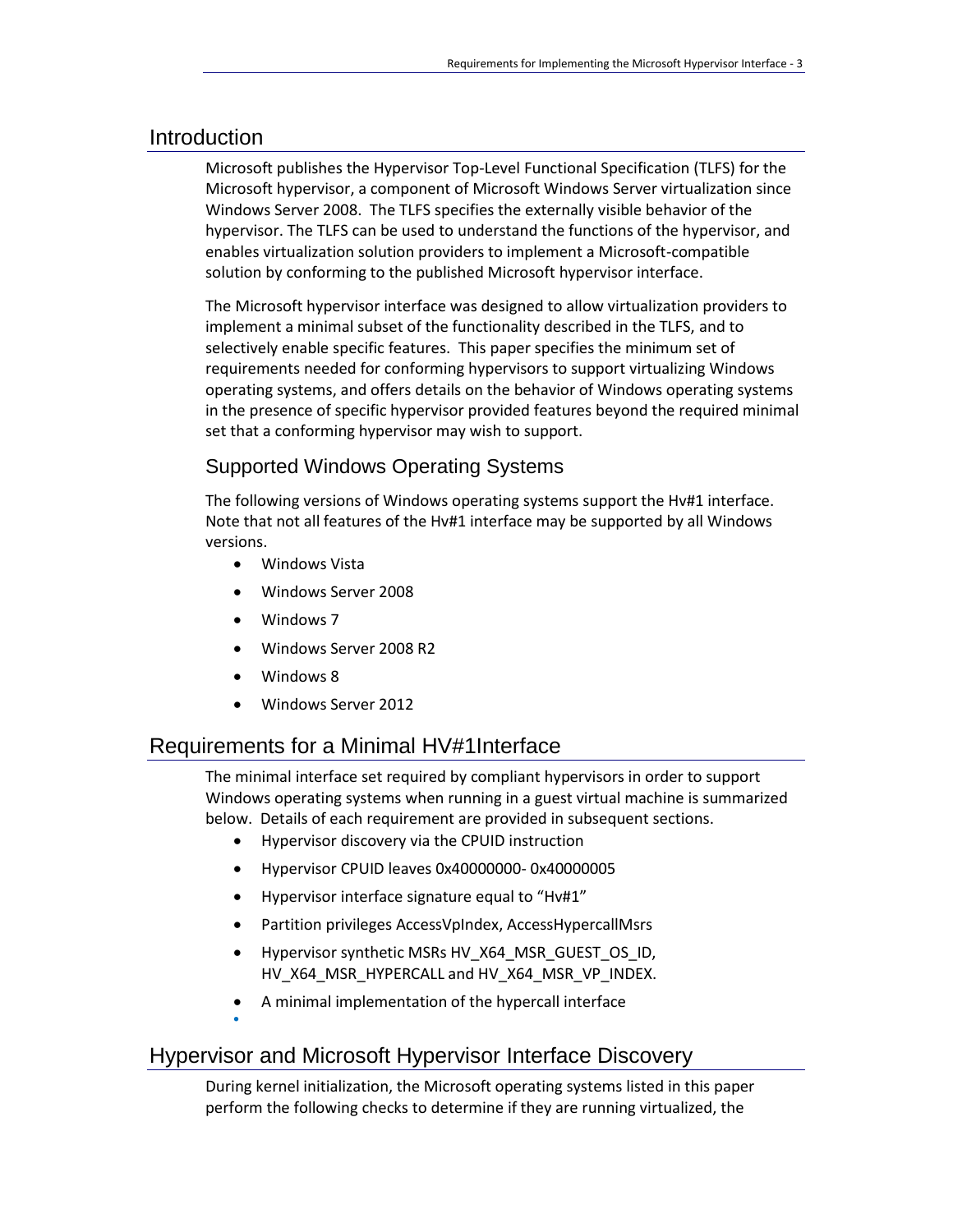hypervisor interface present, and which hypervisor features and capabilities may be used.

# Detecting the Presence of a Hypervisor

Software determines the presence of a hypervisor through the CPUID instruction. Processors conforming to the Intel® 64 architecture have reserved a feature flag in CPUID Function 0x01 - Feature Information for this purpose. Bit 31 returned in ECX is defined as Not Used, and will always return 0 from the physical CPU. A hypervisor conformant with the Microsoft hypervisor interface will set CPUID.1:ECX [bit 31] = 1 to indicate its presence to software.

### <span id="page-3-0"></span>Determining Hypervisor Capabilities

When the hypervisor present bit is set, additional CPUID leaves are provided by the hypervisor which will return more information about the hypervisor and its capabilities.

The Intel® 64 architecture reserves CPUID leaves 0x40000000-0x400000FF for use by system software. A Microsoft-compliant hypervisor guarantees leaves 0x40000000 and 0x40000001 are always available

### <span id="page-3-1"></span>Microsoft Hypervisor Interface Identification

The standard hypervisor CPUID leaf is provided at 0x40000000. When queried, this leaf will return the maximum hypervisor CPUID leaf number, and the vendor ID signature.

## <span id="page-3-2"></span>Hypervisor Vendor-Neutral Interface Identification

The hypervisor interface identification is provided at CPUID leaf 0x40000001. Hypervisors conforming to the Microsoft hypervisor interface will return the hypervisor interface identification signature 'Hv#1' (0x31237648) in CPUID.40000001:EAX.

# <span id="page-3-3"></span>Hypervisor CPUID Leaves

Refer to the TLFS for the following discussion.

## <span id="page-3-4"></span>Required Hypervisor CPUID Leaves

The following hypervisor CPUID leaves must be supported by conformant hypervisors. Note that it is generally recommended to return 0 for all CPUID leaves except those that are marked as required in this document, and for those specific features that a conforming hypervisor chooses to implement.

| ---- --- -------- |                             |                 |                                                    |
|-------------------|-----------------------------|-----------------|----------------------------------------------------|
| Register          | <b>Information</b>          | <b>Required</b> | <b>Notes</b>                                       |
| EAX               | Hypervisor CPUID leaf range | Yes             |                                                    |
| EBX               | Vendor ID signature         | Yes             | Used only for reporting and<br>diagnostic purposes |
| ECX               | Vendor ID signature         | Yes             | Used only for reporting and<br>diagnostic purposes |

#### **Leaf 0x40000000 — Hypervisor CPUID leaf range and vendor ID signature**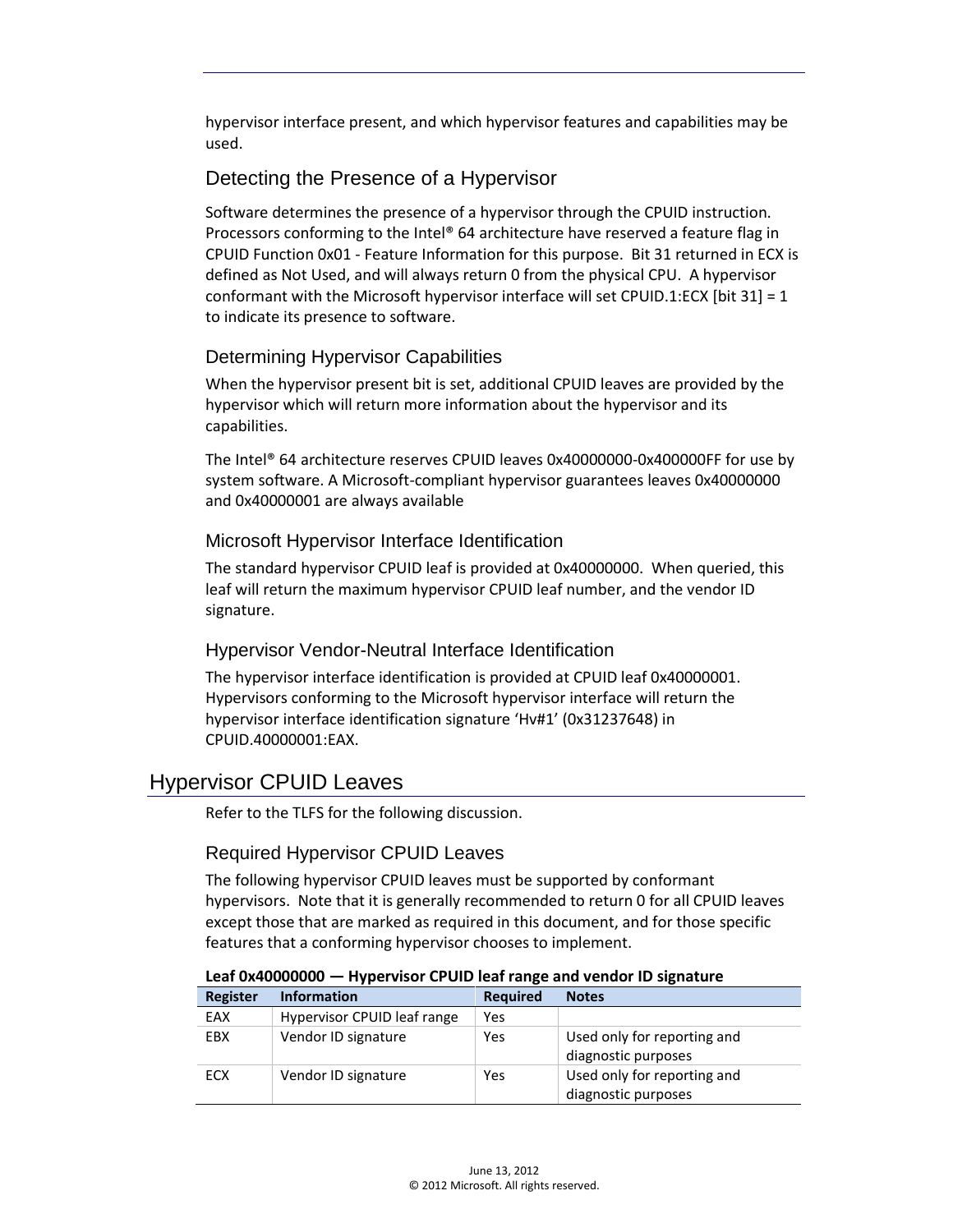| Register | <b>Information</b>  | <b>Required</b> | <b>Notes</b>                                       |
|----------|---------------------|-----------------|----------------------------------------------------|
| EDX      | Vendor ID signature | Yes             | Used only for reporting and<br>diagnostic purposes |

#### **Notes**

This leaf is recommended, and may be used for diagnostic and reporting purposes. For details on reporting hypervisor version information, refer to the TLFS Section 3.5.

| LCGI UA <del>T</del> UUUUUUL<br>$-$ True Labor System Refinity |                                                         |                 |                                                    |
|----------------------------------------------------------------|---------------------------------------------------------|-----------------|----------------------------------------------------|
| <b>Register</b>                                                | <b>Information</b>                                      | <b>Required</b> | <b>Notes</b>                                       |
| EAX                                                            | Build number                                            | No              |                                                    |
| <b>EBX</b>                                                     | Bits 31-16: Major Version<br>Bits 15-0: Minor Version   | No              | Used only for reporting and<br>diagnostic purposes |
| ECX                                                            | Service Pack                                            | No              | Used only for reporting and<br>diagnostic purposes |
| <b>EDX</b>                                                     | Bits 31-24: Service Branch<br>Bits 23-0: Service Number | No              | Used only for reporting and<br>diagnostic purposes |

### **Leaf 0x40000002 — Hypervisor system identity**

#### **Notes**

This leaf is recommended, and may be used for diagnostic and reporting purposes. For details on reporting hypervisor version information, refer to the TLFS Section 3.5.

| <b>Register</b> | <b>Information</b>                                                                    | <b>Required</b> | <b>Notes</b>      |
|-----------------|---------------------------------------------------------------------------------------|-----------------|-------------------|
| EAX             | Features available to the<br>partition based upon the<br>current partition privileges | Yes             | See details below |
| <b>EBX</b>      | Flags specified at partition<br>creation                                              | Yes             | See details below |
| <b>ECX</b>      | Power management related<br>information                                               | No              | May be zero       |
| <b>EDX</b>      | Miscellaneous features<br>available to the partition                                  | No              | May be zero       |

**Leaf 0x40000003 — Hypervisor feature identification**

#### **Notes**

CPUID.40000003:EAX and EBX indicate partition privileges and access to virtual MSRs. Conforming hypervisors must implement EAX and EBX as defined below. A conforming hypervisor returning any non-zero value in 0x40000003.EAX or EBX must support the corresponding functionality as defined in the TLFS.

| <b>Bit</b> | <b>Description</b>              | <b>Required</b> |  |  |
|------------|---------------------------------|-----------------|--|--|
| Bit 0      | AccessVpRunTimeMsr              | Optional        |  |  |
| Bit 1      | AccessPartitionReferenceCounter | Optional        |  |  |
| Bit 2      | AccessSynicMsrs                 | Optional        |  |  |
| Bit 3      | AccessSyntheticTimerMsrs        | Optional        |  |  |
| Bit 4      | <b>AccessApicMsrs</b>           | Optional        |  |  |
| Bit 5      | AccessHypercallMsrs             | Must be set     |  |  |
| Bit 6      | AccessVpIndex                   | Must be set     |  |  |
| Bit 7      | AccessResetMsr                  | Optional        |  |  |
| Bit 8      | AccessStatsMsr                  | Optional        |  |  |

**CPUID.40000003:EAX — Partition Privileges**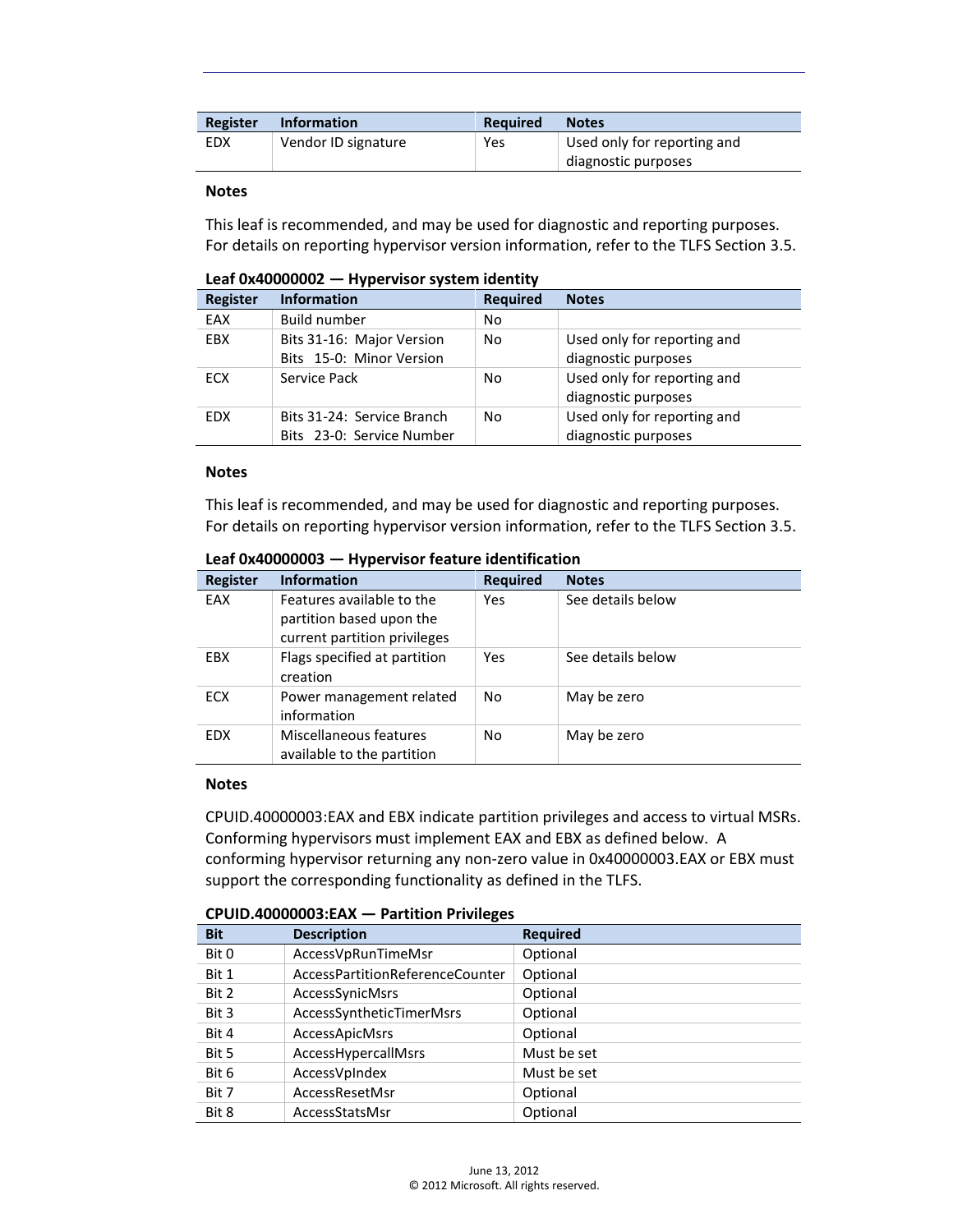| <b>Bit</b>        | <b>Description</b>          | <b>Required</b> |
|-------------------|-----------------------------|-----------------|
| Bit 9             | AccessPartitionReferenceTsc | Optional        |
| <b>Bit 10</b>     | AccessGuestIdleMsr          | Optional        |
| <b>Bit 11</b>     | AccessFrequencyMsrs         | Optional        |
| <b>Bits 12-31</b> | Reserved                    |                 |

#### **Notes**

Partition privileges must be identical for all virtual processors in a partition, and must remain constant for the lifetime of the virtual machine<sup>1</sup>.

| <b>Bit</b>    | <b>Description</b>      | <b>Required</b> |
|---------------|-------------------------|-----------------|
| <b>Bit 0:</b> | <b>CreatePartitions</b> | Must be clear   |
| <b>Bit 1:</b> | AccessPartitionId       | Must be clear   |
| <b>Bit 2:</b> | AccessMemoryPool        | Must be clear   |
| <b>Bit 3:</b> | AdjustMessageBuffers    | Must be clear   |
| <b>Bit 4:</b> | PostMessages            | Optional        |
| <b>Bit 5:</b> | SignalEvents            | Optional        |
| Bit 6:        | <b>CreatePort</b>       | Must be clear   |
| <b>Bit 7:</b> | ConnectPort             | Optional        |
| <b>Bit 8:</b> | AccessStats             | Must be clear   |
| Bit 9-10:     | Reserved <sub>2</sub>   |                 |
| Bit 11:       | Debugging               | Optional        |
| Bit 12:       | CpuManagement           | Must be clear   |
| Bit 13:       | ConfigureProfiler       | Must be clear   |
| Bit 14-31:    | Reserved3               |                 |

**CPUID.40000003:EBX Feature Identification —Partition Flags**

#### **Notes**

l

These are enlightenment bits which indicate to the guest OS kernel which hypercalls are recommended, in addition to other information. A conforming hypervisor returning any non-zero value in 0x40000004.EAX must support the corresponding functionality as defined in the TLFS.

| Register   | <b>Information</b>                                               | <b>Required</b> | <b>Notes</b>                                                 |
|------------|------------------------------------------------------------------|-----------------|--------------------------------------------------------------|
| EAX        | Implementation<br>recommendations                                | No              | May be zero                                                  |
| <b>EBX</b> | Recommended number of<br>attempts to retry a spinlock<br>failure | No              | Set to 0x0 to disable<br>OxFFFFFFFF indicates never to retry |
| <b>ECX</b> | Reserved                                                         | No              |                                                              |
| <b>EDX</b> | Reserved                                                         | No              |                                                              |

<sup>&</sup>lt;sup>1</sup> The AccessPartitionReferenceTsc is exempt from this requirement; see details below in this document.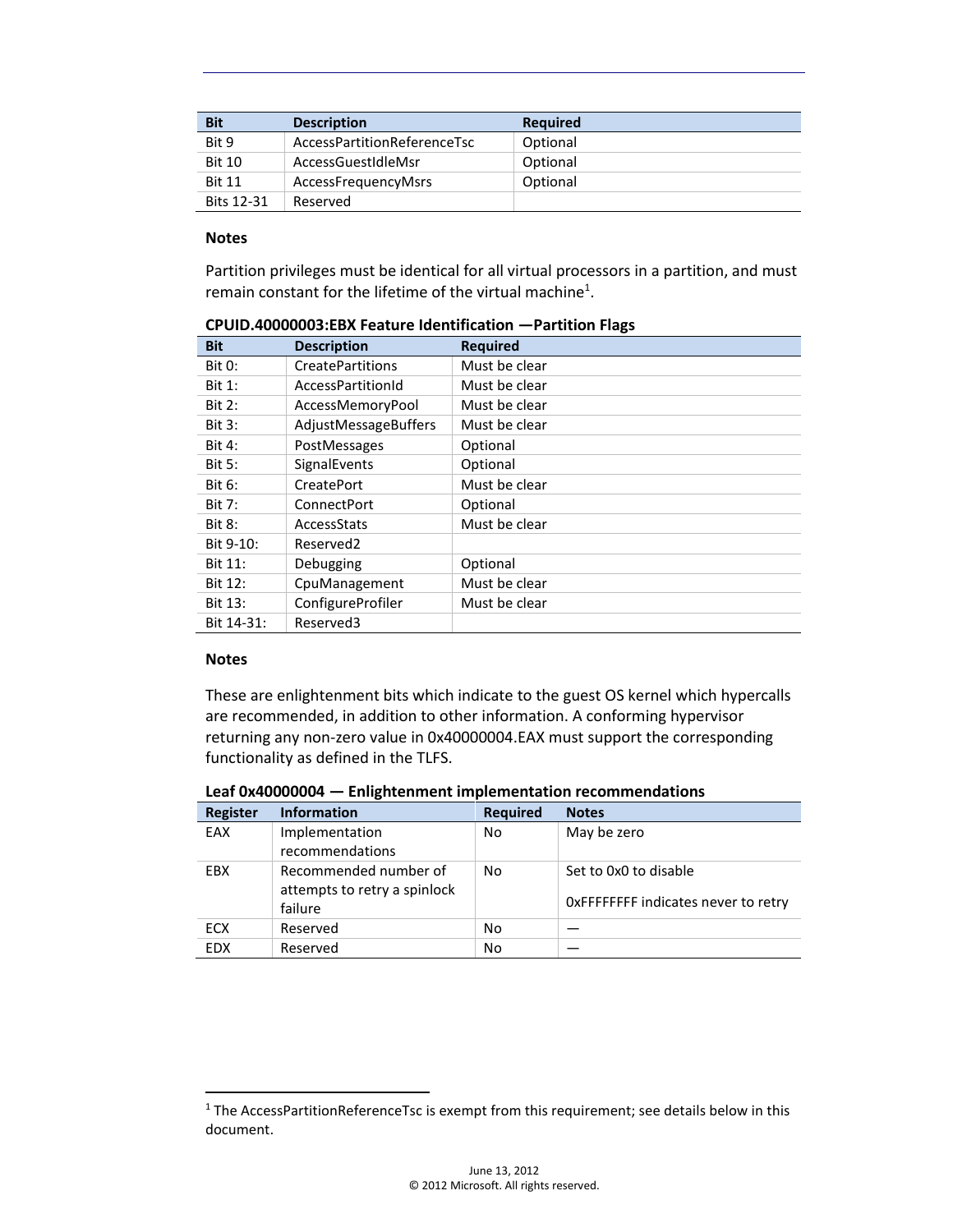#### **Notes**

These are enlightenment bits which indicate to the guest OS kernel which hypercalls are recommended, in addition to other information. A conforming hypervisor returning any non-zero value in 0x40000004.EAX must support the corresponding functionality as defined in the TLFS.

| <b>Register</b> | <b>Information</b>           | <b>Required</b> | <b>Notes</b> |
|-----------------|------------------------------|-----------------|--------------|
| EAX             | The maximum number of        | No              | May be zero  |
|                 | virtual processors supported |                 |              |
| EBX             | The maximum number of        | No              | May be zero  |
|                 | logical processors supported |                 |              |
| ECX             | Reserved                     | No              |              |
| <b>EDX</b>      | Reserved                     | No              |              |

**Leaf 0x40000005 — Implementation limits**

#### **Notes**

On Windows operating systems versions through Windows Server 2008 R2, Leaf 0x40000005 — Implementation limits is used for reporting purposes only.

#### <span id="page-6-0"></span>Maximum Supported Virtual Processors

On Windows operating systems versions through Windows Server 2008 R2, reporting the HV#1 hypervisor interface limits the Windows virtual machine to a maximum of 64 VPs, regardless of what is reported via CPUID.40000005.EAX.

Starting with Windows Server 2012 and Windows 8, if CPUID.40000005.EAX contains a value of -1, Windows assumes that the hypervisor imposes no specific limit to the number of VPs. In this case, Windows Server 2012 guest VMs may use more than 64 VPs, up to the maximum supported number of processors applicable to the specific Windows version being used.

However, it is important to note that if more than 64VPs are used, the following hypercalls will not function correctly.

- HvFlushVirtualAddressSpace
- HvFlushVirtualAddressList

Therefore, a conforming hypervisor reporting -1 in CPUID.40000005.EAX must not recommend these hypercalls (i.e., CPUID.40000004.EAX:1-2 must be cleared).

| Register   | <b>Information</b>                | <b>Required</b> | <b>Notes</b> |
|------------|-----------------------------------|-----------------|--------------|
| EAX        | Implementation<br>recommendations | No              | May be zero  |
| EBX        | Reserved                          | No              |              |
| <b>ECX</b> | Reserved                          | No              |              |
| <b>EDX</b> | Reserved                          | No              |              |

**Leaf 0x40000006 — Implementation hardware features**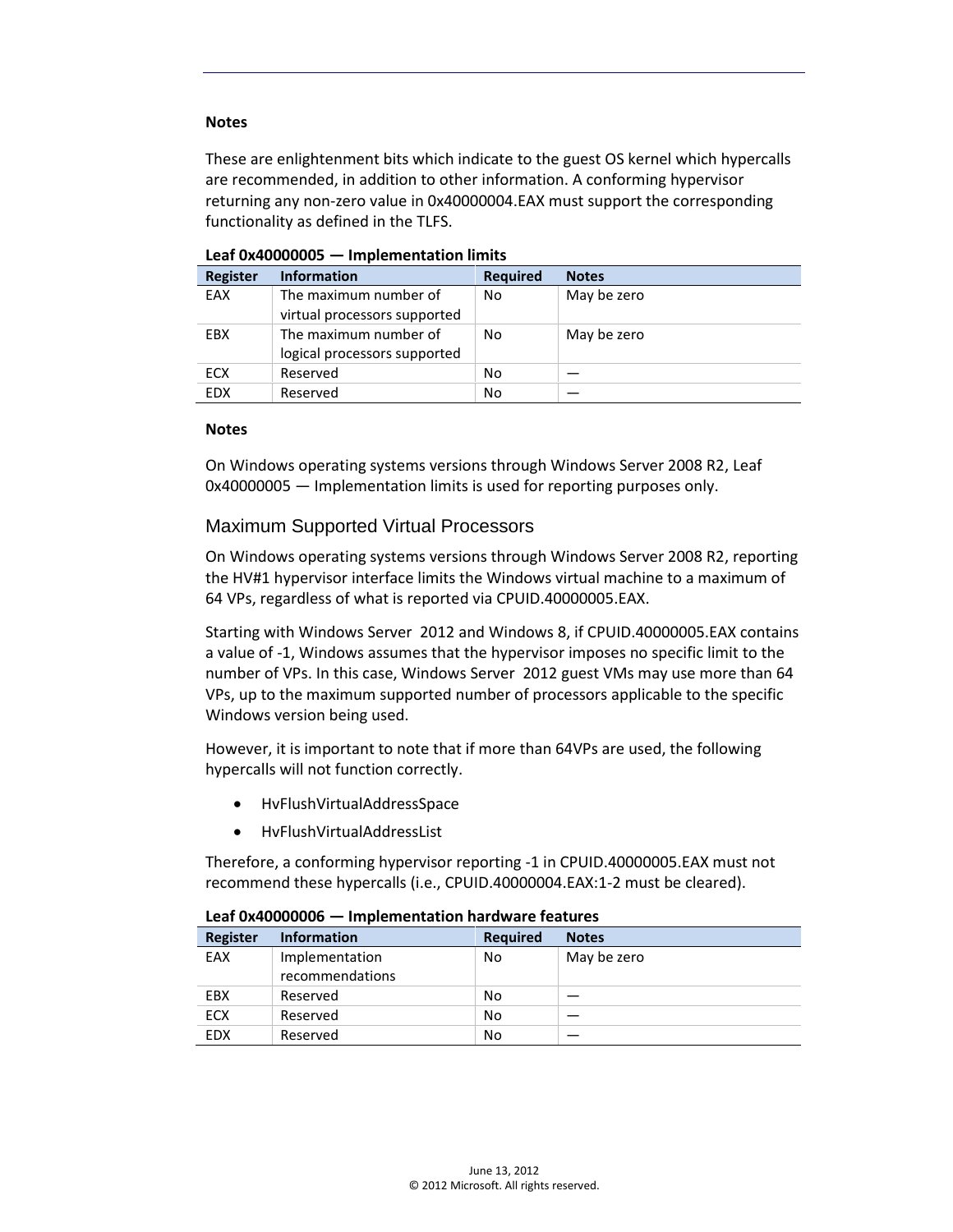# <span id="page-7-0"></span>Hypervisor Synthetic MSRs

The Microsoft hypervisor interface defines a number of synthetic MSRs that are available to guest software, depending on the partition privileges. Windows operating systems supporting the Hv#1 interface require the following synthetic MSRs to be present in conforming hypervisors.

#### **Hypervisor Synthetic MSRs**

| <b>MSR Number</b> | <b>MSR Name</b>        | Required |
|-------------------|------------------------|----------|
| 0x40000000        | HV X64 MSR GUEST OS ID | Yes      |
| 0x40000001        | HV X64 MSR HYPERCALL   | Yes      |
| 0x40000002        | HV X64 MSR VP INDEX    | Yes      |

<span id="page-7-1"></span>Virtual Processor Index

Microsoft Windows operating systems running in a virtual machine identify virtual processors using a VP index retrieved from synthetic MSR 0x40000002. A conforming hypervisor must supply VP indices, and all VP indices must be unique.

### <span id="page-7-2"></span>Hypercall Interface

A conforming hypervisor must support mapping a hypercall page within the guest's GPA space. The hypercall page must be both readable and executable, and the contents of the mapped hypercall code page must not change without an un-map/map transition. The hypercall page does not actually have to cause a hypervisor transition. Note that Windows Kernel Patch Protection (aka Windows PatchGuard) protects the contents of the hypercall code page.

All enlightened versions of Windows operating systems invoke guest hypercalls on the basis of the recommendations presented by the hypervisor in CPUID.40000004:EAX. A conforming hypervisor must return HV\_STATUS\_NOT\_IMPLEMENTED for any unimplemented hypercalls. If a hypervisor does not wish to handle any hypercalls, it may implement the following hypercall code page minimal sequence.

```
mov eax, 0x02 ; HV_STATUS_INVALID_HYPERCALL_CODE
mov edx, 0
ret
```
# <span id="page-7-3"></span>Optional Partition Privileges

Conforming hypervisors may elect to implement select features beyond the minimal set of requirements described in this document. Examples of such features are:

- The partition reference TSC enlightenment
- Enabling relaxed timing in the guest OS
- The virtual guest idle state

Each of these is discussed in greater detail below.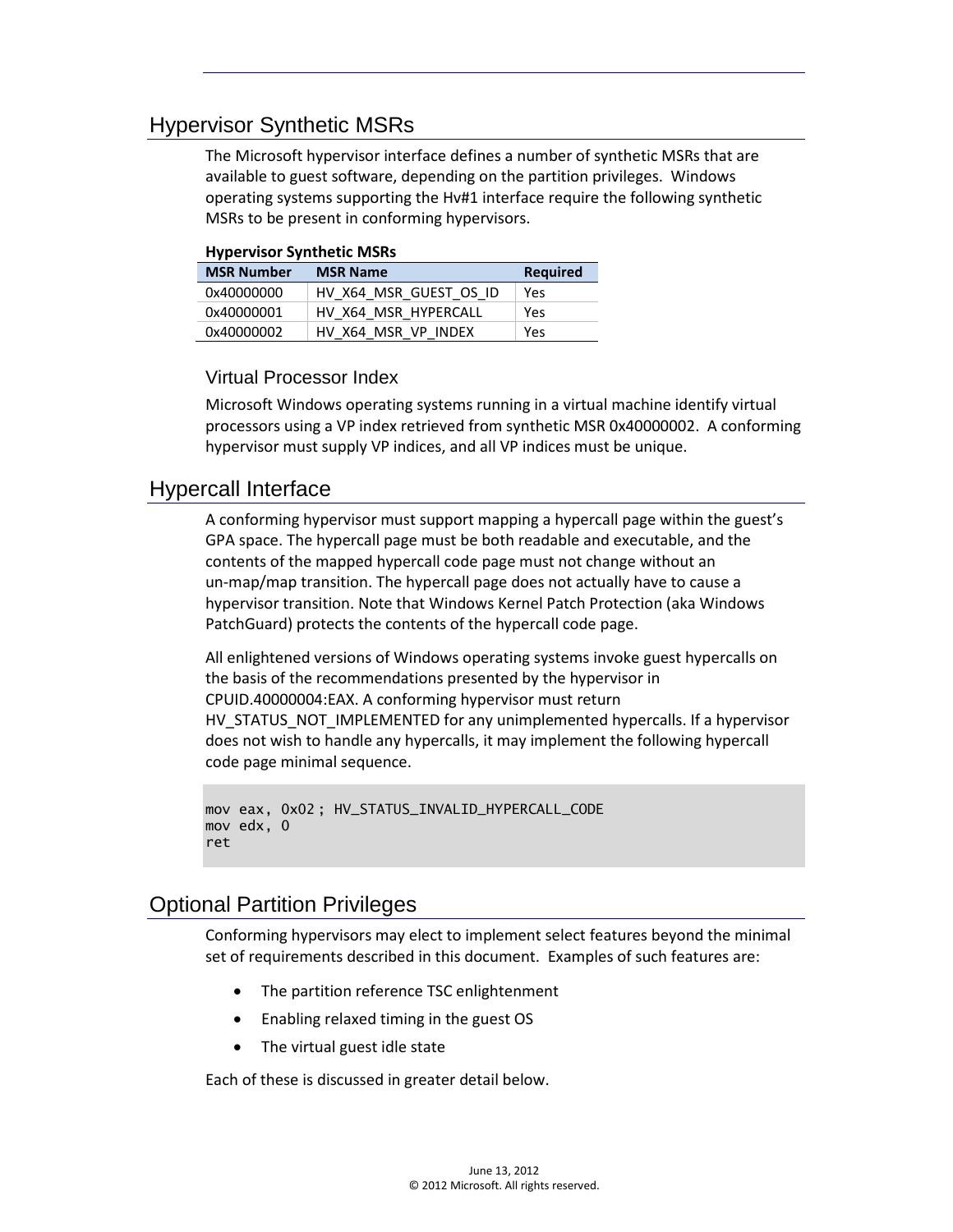## <span id="page-8-0"></span>Partition Reference Time Enlightenment

The partition reference time enlightenment is documented in the TLFS section 15.4. A conforming hypervisor may also implement similar support, as long as the implementation provides the expected semantics. A conforming hypervisor must provide the HV\_X64\_MSR\_REFERENCE\_TSC and HV\_X64\_MSR\_TIME\_REF\_COUNT MSRs.

The partition reference time enlightenment is supported on the following Windows versions:

- Windows 7
- Windows 7 SP1
- Windows Server 2008 R2
- Windows Server 2008 R2 SP1

In order to use the partition reference time enlightenment, the Windows guest OS partition must hold the following partition privileges:

- AccessPartitionReferenceCounter privilege (CPUID.40000003.EAX:1=1). A hypervisor that provides this privilege must provide the HV\_X64\_MSR\_TIME\_REF\_COUNT MSR.
- On systems with a constant rate TSC (C-state invariant TSC, or iTSC, the AccessPartitionReferenceTsc privilege (CPUID.40000003.EAX:9=1). The hypervisor must provide the HV\_X64\_MSR\_REFERENCE\_TSC MSR and allow mapping the reference TSC page.

If the Reference TSC and Reference Time enlightenments are present, Windows requires that:

- All TSCs must be sync'd across all processors
- If support for iTSC is advertised (CPUID.80000007.EDX:8=1), the hypervisor must ensure the TSC rate remains constant for the lifetime of the VP, across all partition state change operations such as partition Saves, Restore, migration of the partition to a different virtualization host, etc. If the iTSC is present, Windows will use RDTSC directly as the system time source backing the QueryPerformanceCounter function call2.

## <span id="page-8-1"></span>Reference Time Enlightenment and Virtual Machine Migration

If a Windows VM which supports the Reference Time Enlightenment starts on an invariant TSC system and then is moves to a system without an invariant TSC, it will use the fallback mechanism described in the TLFS v2.0 Section 15.4.3.3 *Reference TSC during Save/Restore and Migration*, wherein the VM will revert to using the virtual ACPI Power Management Timer (PM Timer). However, if the VM starts on a noninvariant TSC system and moves to an invariant TSC system, it will not re-enlighten itself to detect the presence of the partition reference time enlightenment. In all

 $\overline{\phantom{a}}$ 

<sup>&</sup>lt;sup>2</sup> Applies to Windows Server 2008 R2 and later.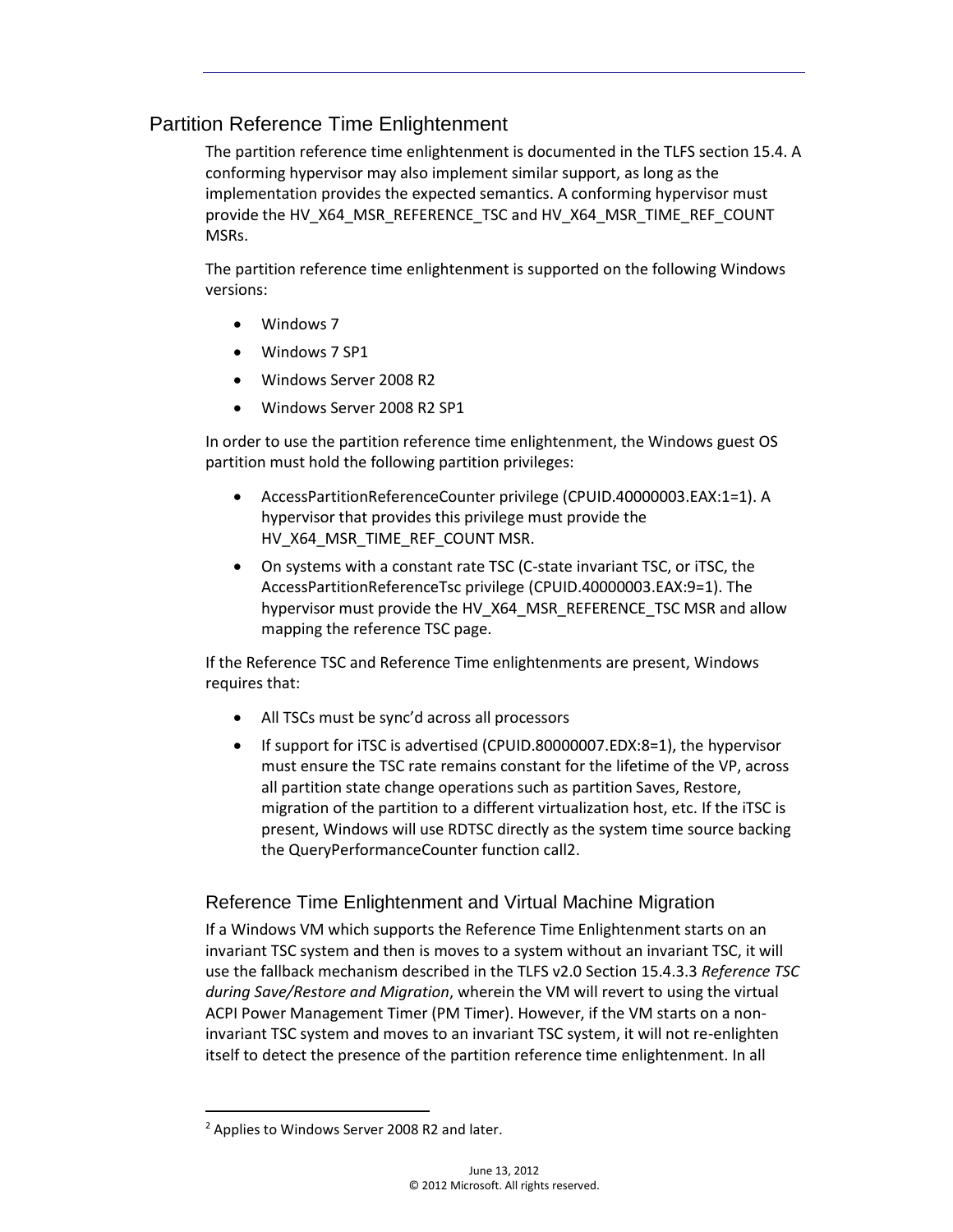cases, the underlying hypervisor must preserve the reference time across all virtual machine migrations or state changes.

### <span id="page-9-0"></span>Use Relaxed Timing

Hypervisor CPUID leaf CPUID.0x40000004.EAX:5 supplies a recommendation that the guest OS should use relaxed timing. When Windows operating systems supporting the Hv#1 interface detect that this bit is set<sup>3</sup>, they disable both clock interrupt and DPC watchdog timeouts. This helps avoid false positive triggers of these watchdog timers due to delays in delivering interrupts or scheduling virtual processors that might be introduced on a heavily loaded or over-subscribed virtualization platform.

Starting with Windows Server 2012 and Windows 8, Windows will use relaxed timing if any hypervisor is present (i.e., if CPUID.1:ECX [bit 31]=1. If the hypervisor declares support for the Hv#1 interface, then Windows' use of relaxed timing will follow the recommendation in CPUID.0x40000004.EAX:5.

### <span id="page-9-1"></span>Virtual Guest Idle State

Windows 7 and Windows Server 2008 R2 introduced support for several processor power management enhancements, including Intelligent Timer Tick Distribution (ITTD)<sup>4</sup> . ITTD helps to extend the amount of time that processor cores remain in the idle state by not interrupting all cores in the system when the periodic timer interrupt is delivered. Only the base service processor (BSP) receives every timer tick interrupt, which it optionally delivers to secondary processor cores. On virtualized systems, ITTD helps realize reduced interrupt traffic and longer idle periods.

Windows cannot use ITTD when entering the ACPI C1 processor idle state due to the entry semantics of the C1 state. However, Windows operating systems do not support legacy ACPI processor idle sleep states greater than the ACPI C1 state in the presence of the Hv#1 hypervisor interface.

To enable the use of processor power management enhancements such as ITTD, the TLFS v2.0 defines a Virtual Processor Idle Sleep State in Section 10.1.4. Supporting the virtual guest idle state requires the AccessGuestIdleMsr privilege (CPUID.40000003:EAX:10=1), and support for the HV\_X64\_MSR\_GUEST\_IDLE MSR.

## <span id="page-9-2"></span>Miscellaneous Implementation Notes

This section discusses general notes on implementation details when Windows operating systems are run in virtual machines.

## <span id="page-9-3"></span>Inter-Processor Interrupts (IPI)

 $\overline{a}$ 

Conforming hypervisors must provide special semantics for self-IPIs. Following any guest instruction which has the effect of sending an IPI (e.g., a write to the virtual APIC's Interrupt Command Register, or a write to the HV\_X64\_MSR\_ICR MSR<sup>5</sup>), if the sending VP is included in the destination of the IPI, the sending VP must receive the

<sup>&</sup>lt;sup>3</sup> Not supported on Windows Vista RTM

<sup>4</sup> Refer to "*Processor Power Management in Windows 7 and Windows Server 2008 R2*" in the References section in this document.

<sup>&</sup>lt;sup>5</sup> If implemented by the hypervisor